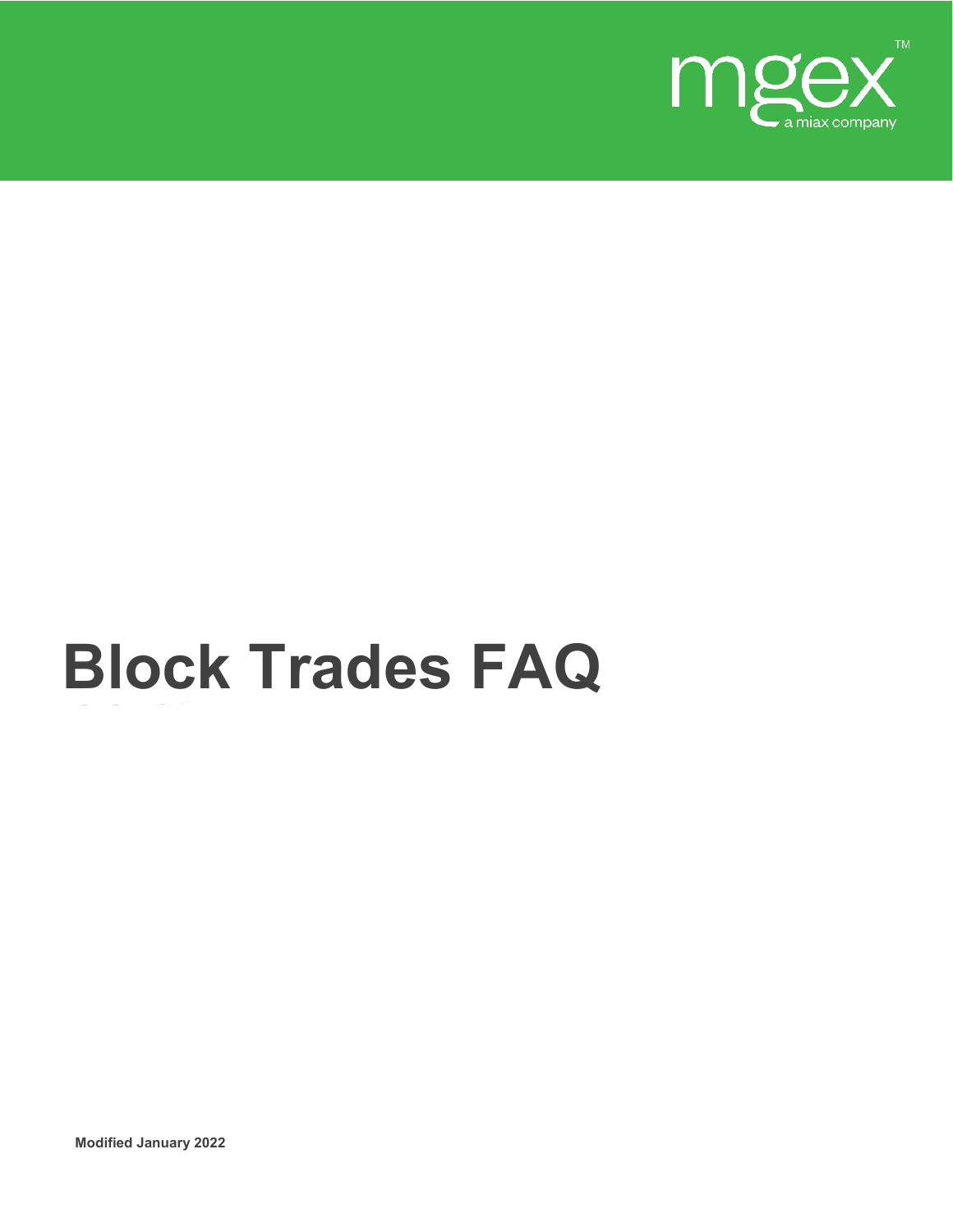

# **Block Trades FAQ**

# Associated with MGEX Rules 83.17., 85.15., 86.15., 87.15., 88.15., 89.15., and 90.15.

#### **Q1: What are Block Trades?**

A1: Block Trades are large quantity transactions that are privately negotiated off the Exchange's Electronic Trading System between two parties for the sale or purchase of futures or options. Block Trades do not involve an offsetting cash, OTC, or other listed contract position.

#### **Q2: Who is eligible to participate in Block Trades?**

A2: Block Trades can only be conducted by Eligible Contract Participants as defined by Section 1a(18) of the Commodity Exchange Act. Additionally, if an Eligible Contract Participant is conducting a Block Trade on behalf of a customer, the customer must have specified the order is to be conducted as a Block Trade.

#### **Q3: What products are permitted by the Minneapolis Grain Exchange for Block Trades?**

A3: Block Trades are permitted for SPIKES®, Corporate Tax<sup>TM</sup>, Capital Gains Tax<sup>TM</sup>, and BRIXX<sup>TM</sup> Commercial Real Estate Index Futures. Block Trades are not permitted in Hard Red Spring Wheat products or Agricultural Index products.

#### **Q4: What are the minimum quantities for Block Trades?**

A4: The minimum quantity for a Block Trade is described in the applicable rule for each product. Block Trades must be equal to or greater than this quantity. When trading spreads, the sum of the quantities of the legs of the transaction must meet the minimum block quantity threshold. No Block Trade eligible product can be spread in a Block Trade with any other product.

#### **Q5: Can orders for different accounts be aggregated to meet the minimum quantity threshold?**

A5: No, pursuant to MGEX Rules 83.17.A., 85.15.A., 86.15.A., 87.15.A., 88.15.A., 89.15.A., and 90.15.A., orders for different accounts cannot be aggregated to meet the minimum quantity threshold.

#### **Q6: How are Block Trades priced?**

A6: Block Trades are required to be executed at a price that is fair and reasonable with consideration to the prevailing market price of the contract. See the below table for the minimum price increment for a Block Trade in each eligible product. Each outright transaction and each leg of any eligible spread must be executed at a single price.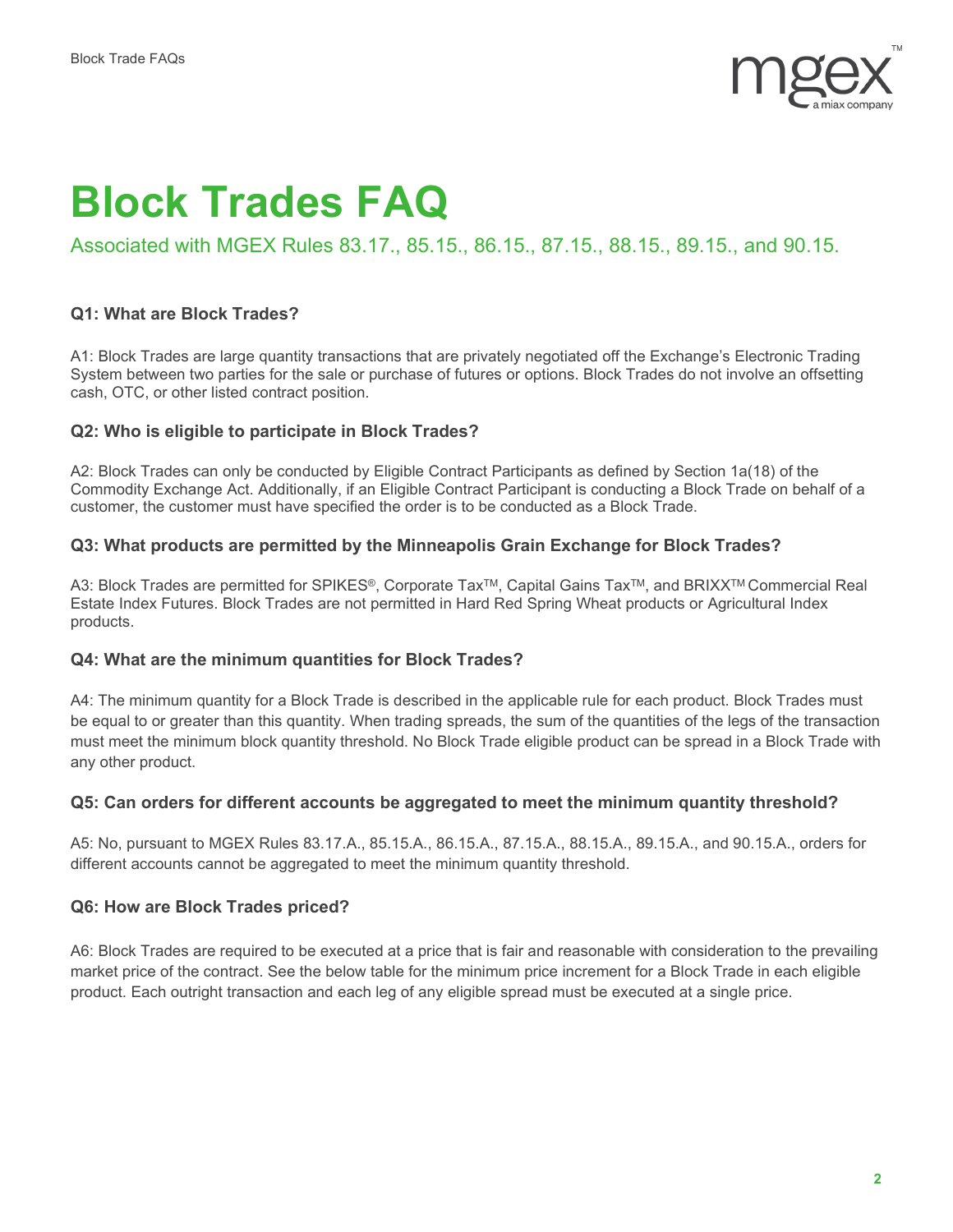

| <b>Block Trade Minimum Price Increment</b> |                                |  |
|--------------------------------------------|--------------------------------|--|
| <b>Product</b>                             | <b>Minimum Price Increment</b> |  |
| <b>SPIKES Volatility Index Futures</b>     | 0.01 Index Points              |  |
| <b>Corporate Tax Futures</b>               | 0.10 Index Points              |  |
| <b>Capital Gains Tax Futures</b>           | 0.10 Index Points              |  |
| <b>BRIXX Retail Index Futures</b>          | 0.10 Index Points              |  |
| <b>BRIXX Office Index Futures</b>          | 0.10 Index Points              |  |
| <b>BRIXX Residential Index Futures</b>     | 0.10 Index Points              |  |
| <b>BRIXX Hospitality Index Futures</b>     | 0.10 Index Points              |  |

# **Q7: When must Block Trades be reported?**

A7: Block Trades must be reported to MGEX within fifteen (15) minutes following the execution of the Block Trade. If the Block Trade is a spread, the trade must be reported fifteen (15) minutes after the time when the trade is agreed to, not necessarily when the individual legs are priced.

#### **Q8: What information must a Clearing Member report in order to clear a Block Trade?**

A8: Block Trades are not submitted directly to MGEX by the parties to the Block Trade. Instead, the required information is reported to the Exchange by each party's Clearing Member. For each side of a Block Trade, the Clearing Member must report: the contract, contract month, price, quantity of the transaction including quantities for each leg, buy/sell side, CTI and Regular (House) or Segregated (Customer) indicators, the Transaction Type Indicator (B), account number, the respective Clearing Member code, the time of execution, and any other information required in accordance with MGEX Rules.

### **Q9: What are the recordkeeping requirements for Block Trades at the Minneapolis Grain Exchange?**

A9: Parties to a Block Trade must maintain all records relevant to the Block Trade futures contract. Records may be requested by the Department of Audits and Investigations to verify the Block Trade was bona fide in nature. At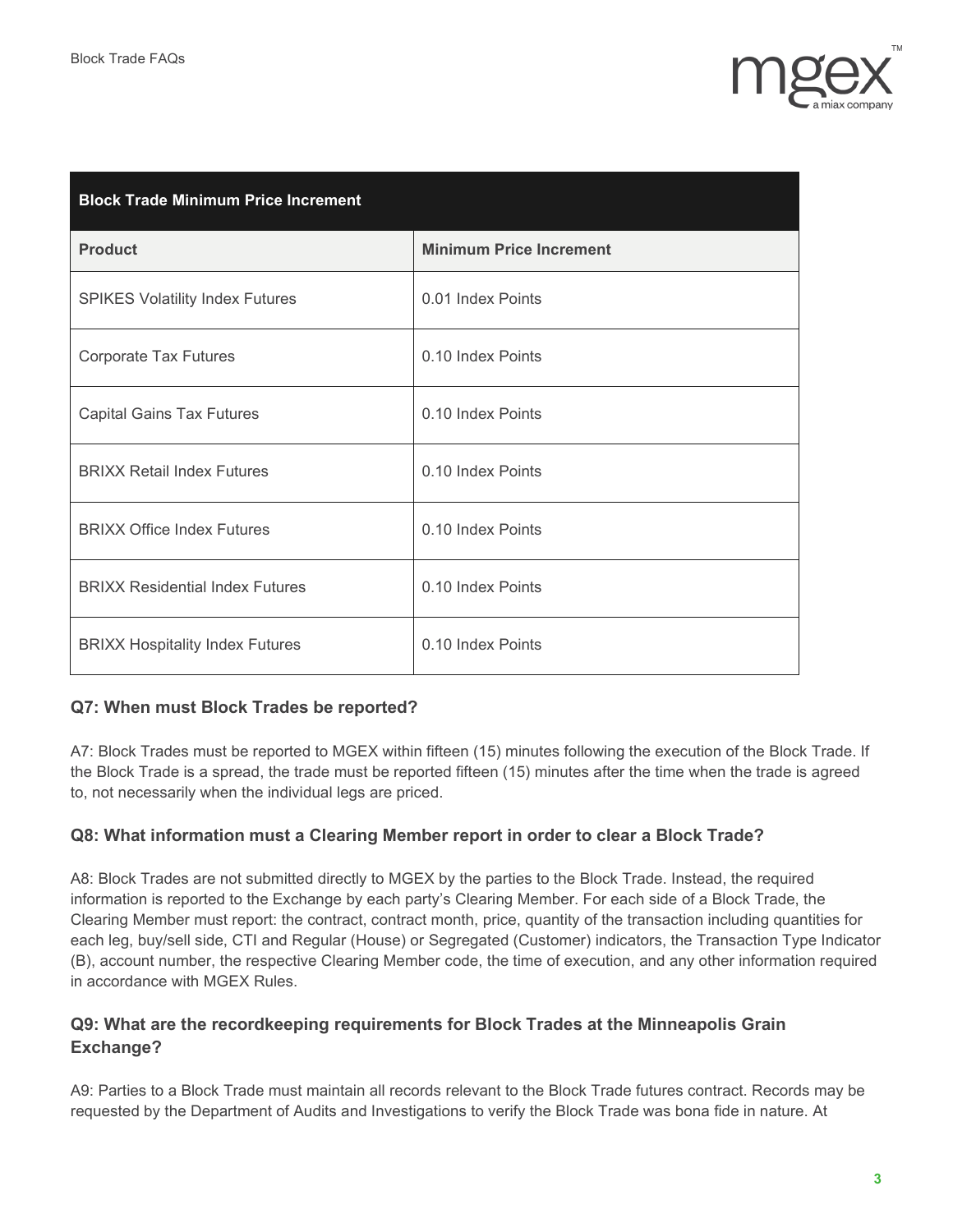

minimum, the maintained documentation should be sufficient to support the price of the Block Trade as fair and reasonable, that the reported execution time is accurate, and in the case of customer orders that the customer specified the order be executed as a Block Trade.

#### **Q10: When can Block Trades be traded?**

A10: See the below table for the trading time and final reporting time for Block Trade eligible products. Note Block Trades can only occur on Exchange business days.

| <b>Block Trade Times</b>                         |                          |                             |
|--------------------------------------------------|--------------------------|-----------------------------|
| <b>Product</b>                                   | <b>Trading Time (CT)</b> | <b>Final Reporting Time</b> |
| <b>SPIKES Volatility Index Futures</b>           | $8:30$ am $-4:00$ pm     | $4:15$ pm                   |
| <b>Corporate Tax Futures</b>                     | $8:30$ am $-3:00$ pm     | $3:15$ pm                   |
| <b>Capital Gains Tax Futures</b>                 | $8:30$ am $-3:00$ pm     | $3:15$ pm                   |
| <b>BRIXX Retail Index Futures</b>                | $8:30$ am $-3:00$ pm     | $3:15$ pm                   |
| <b>BRIXX Office Index Futures</b>                | $8:30$ am $-3:00$ pm     | $3:15$ pm                   |
| <b>BRIXX Residential Index</b><br><b>Futures</b> | $8:30$ am $-3:00$ pm     | $3:15$ pm                   |
| <b>BRIXX Hospitality Index</b><br><b>Futures</b> | $8:30$ am $-3:00$ pm     | $3:15$ pm                   |

# **Q11: Can a party participating in a Block Trade engage in pre-hedging?**

A11: Parties to a potential Block Trade may engage in pre-hedging of the position that they believe in good faith will result from the consummation of the Block Trade, except for an intermediary that takes the opposite side of its own customer order. In such instances, prior to the consummation of the Block Trade, the intermediary is prohibited from engaging in pre-hedging. The intermediary may enter into transactions to hedge or offset the position only after the Block Trade has been consummated.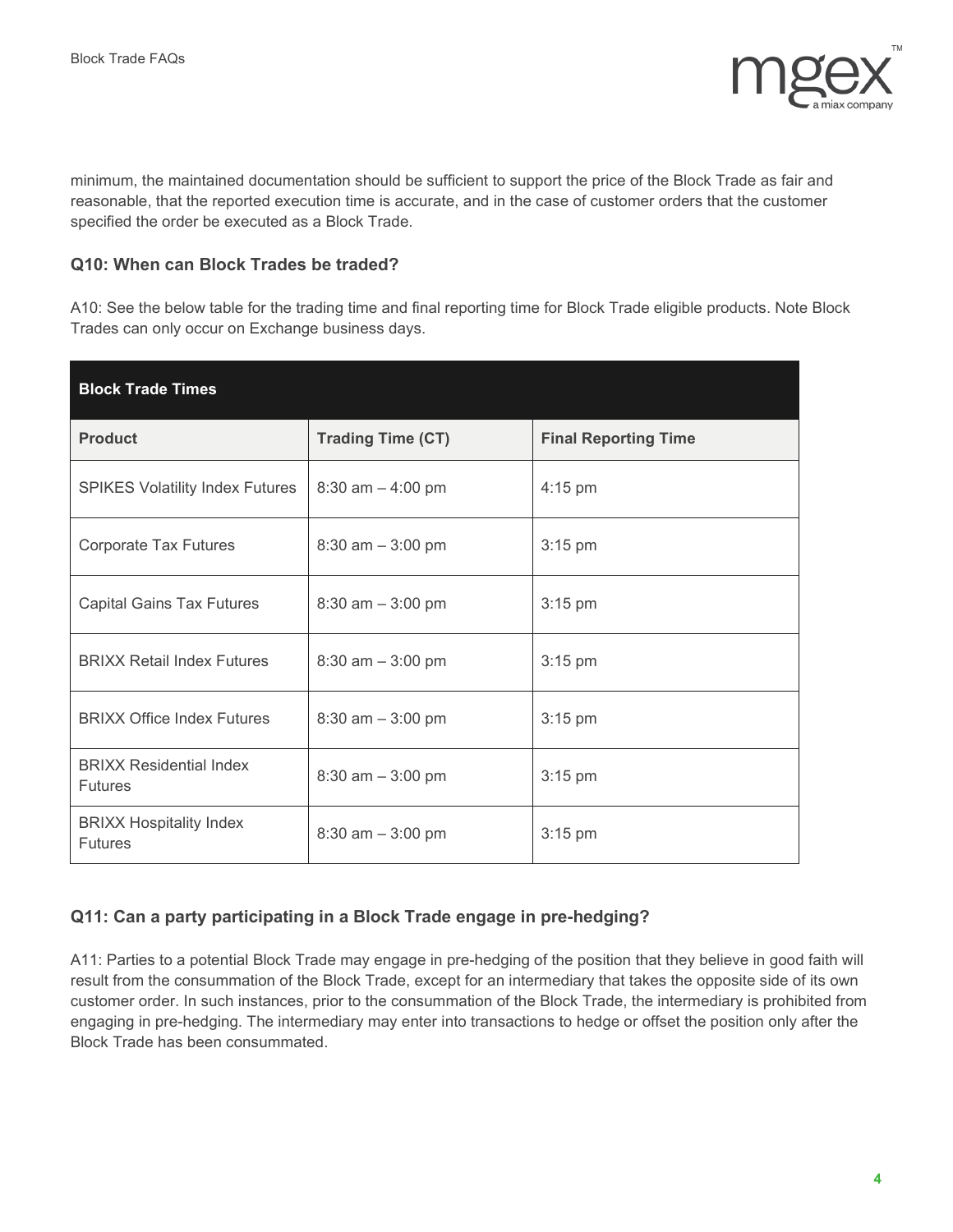

#### **Questions regarding this FAQ may be directed to the Department of Audits and Investigations at (612) 321-7101 or at [compliance@mgex.com.](mailto:compliance@mgex.com)**

The information contained in this document is for general purposes only and is not tailored to any specific situations of a recipient of this document. The information contained herein is subject to and is superseded by official MGEX Rules, which can be found at [www.mgex.com.](file://mgexapp2/users/tgersch/Documents/FAQ%20Branding%20Update/www.mgex.com)